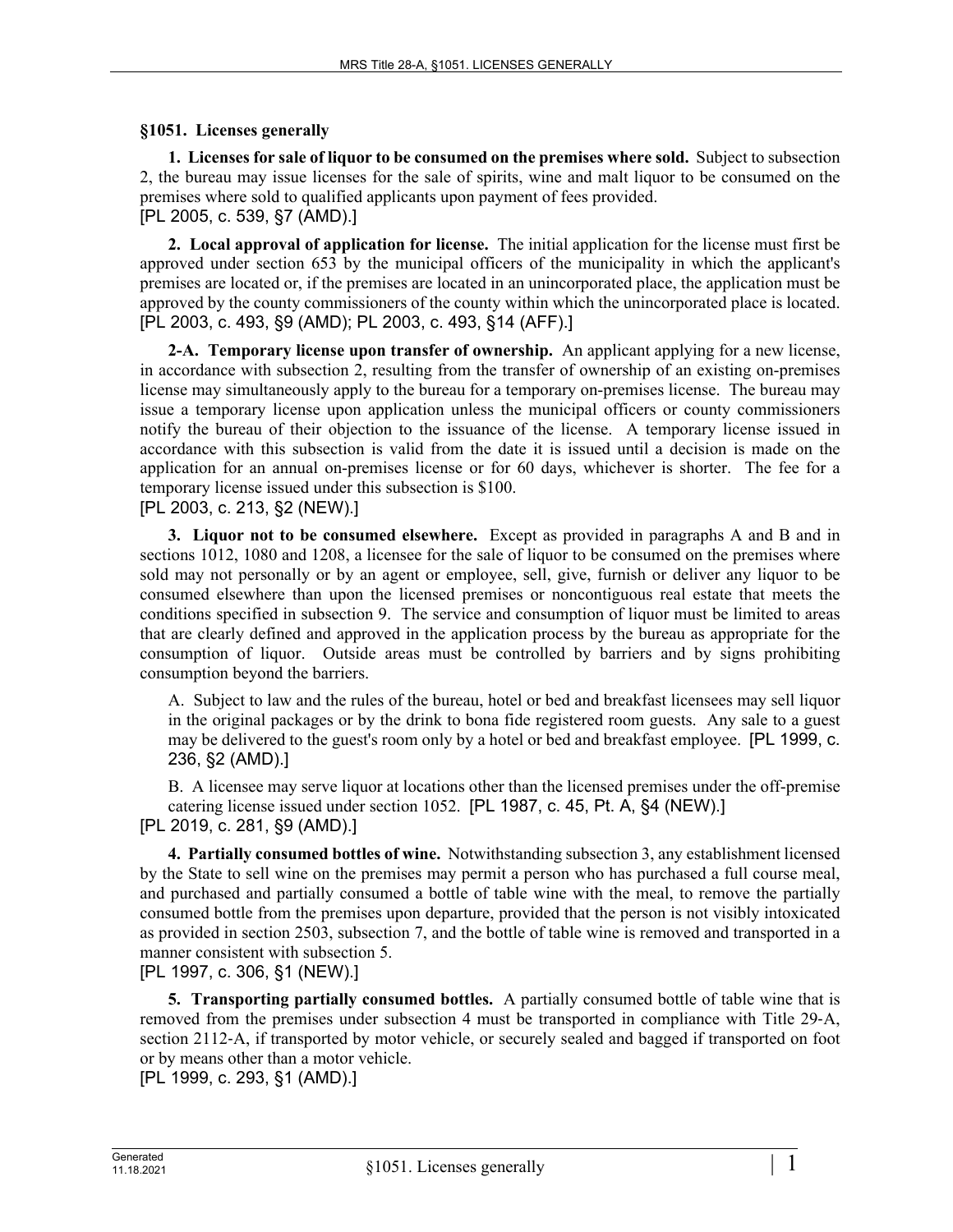**6. Spirits taste-testing events on retail licensee's premises.** A distiller, licensed spirits sales representative and the State's wholesale liquor provider, with the written permission of the bureau, may rent or lease an area or room from an on-premises retail licensee for the purpose of inviting retail licensees to taste test spirits. Spirits taste-testing events must be conducted during hours that are authorized by the bureau for the sale of the product on the premises. The following conditions apply to all taste testing conducted under this subsection.

A. The distiller, licensed spirits sales representative or the State's wholesale liquor provider may provide the products for taste testing only if the retail price has been paid and a record of the transaction is maintained and made available to the bureau. [PL 2019, c. 404, §18 (AMD).]

B. The taste-testing activity may be conducted only within a special designated area or room. [PL 2005, c. 319, §3 (NEW).]

C. The taste-testing activity may be open only to invited retail licensees or their authorized agents and not to family members, guests or the general public. [PL 2005, c. 319, §3 (NEW).]

D. After the taste-testing activity is concluded, the distiller, licensed spirits sales representative or wholesale liquor provider, as applicable, shall remove all products supplied for the taste-testing activity from the retail licensee's premises. [PL 2019, c. 404, §18 (AMD).]

[PL 2019, c. 404, §18 (AMD).]

**7. Toilet facilities.** An eating establishment licensed in accordance with this chapter is required to have toilet facilities as prescribed by rule, except that an eating establishment that has a seating capacity of 40 or fewer persons is required to have at least one toilet facility but may not be required to have more than one toilet facility.

[PL 2011, c. 242, §2 (NEW).]

**8. Liquor taste-testing events for general public on retail licensee's premises.** The bureau may authorize an on-premise retail licensee to conduct taste testings of liquor open to the public on the licensed premises. Taste-testing events under this subsection must be conducted during hours that are authorized by the bureau for the sale of liquor on the licensed premises and may be held in collaboration with a certificate of approval holder, sales representative licensed under section 1502 or wholesale licensee. An on-premise retail licensee may request authority to conduct a taste testing using forms prescribed by the bureau. The request must indicate if a sales representative licensed under section 1502 will be pouring samples of liquor for taste testing and verification that the sales representative has successfully completed an alcohol server education course approved by the commissioner. The following conditions apply to all taste-testing events conducted under this subsection.

A. Liquor may not be served to persons who have not yet attained 21 years of age. [PL 2013, c. 258, §1 (NEW).]

B. A person may not be served more than a total of 12 ounces of malt liquor having an alcohol content of 6% or less; for malt liquor having an alcohol content greater than 6% but less than 12%, a person may not be served more than a total of 6 ounces; or, for malt liquor having an alcohol content of 12% or greater, a person may not be served more than a total of 3 ounces. [PL 2013, c. 258, §1 (NEW).]

C. A person may not be served more than a total of 5 ounces of wine having an alcohol content of 14% or less; or, for wine having an alcohol content greater than 14%, a person may not be served more than a total of 3 ounces of wine. [PL 2013, c. 258, §1 (NEW).]

D. A person may not be served more than a total of 1 1/2 ounces, in 1/2 ounce servings, of spirits having an alcohol content of 80 proof or less; or, for spirits containing an alcohol content of greater than 80 proof, a person may not be served more than a total of 3/4 of an ounce in 1/4 ounce servings. [PL 2019, c. 404, §19 (AMD).]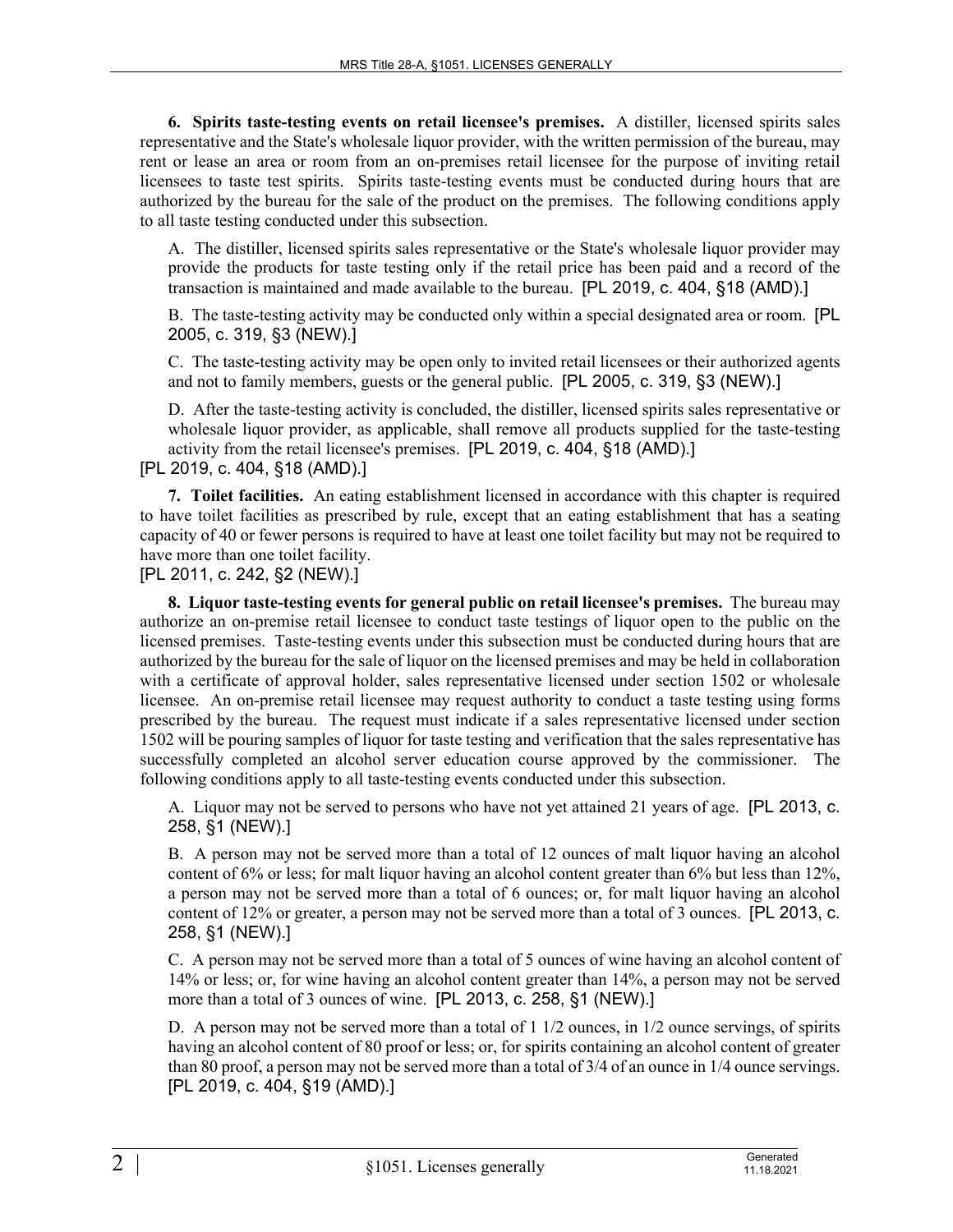E. A person may not be charged a fee for any liquor served as part of a taste-testing event. [PL 2013, c. 258, §1 (NEW).]

F. A person may not be served who is visibly intoxicated. [PL 2013, c. 258, §1 (NEW).]

G. A taste-testing event must be conducted within the hours of retail sale established in this Title. [PL 2013, c. 258, §1 (NEW).]

H. The retail licensee must obtain the written permission of the bureau before conducting a tastetesting event. [PL 2013, c. 258, §1 (NEW).]

I. The retail licensee may conduct no more than one taste-testing event per month. [PL 2013, c. 258, §1 (NEW).]

J. A taste-testing event is not allowed in any municipality where on-premises and off-premises sales are not allowed pursuant to chapter 5. [PL 2013, c. 258, §1 (NEW).]

K. The retail licensee must notify the bureau of the date and time scheduled for a taste-testing event. This notification must list the name of any sales representative licensed under section 1502 who will be pouring samples for taste testing. [PL 2015, c. 129, §3 (AMD).]

L. Liquor served at a taste-testing event may be provided by the retail licensee purchasing the liquor from a wholesale licensee or agency liquor store. A record of a transaction under this paragraph must be maintained and made available to the bureau. [PL 2013, c. 258, §1 (NEW).]

M. The retail licensee shall establish a designated area in which to conduct a taste-testing event in accordance with this section and shall make reasonable attempts to ensure that tastings are confined to the designated area. [PL 2013, c. 258, §1 (NEW).]

N. The retail licensee, with prior approval from the bureau, may conduct an invitation-only tastetesting event at the licensed premises in place of or to coincide with a taste-testing event that is open to the public. [PL 2013, c. 258, §1 (NEW).]

O. After a taste-testing event is concluded, the retail licensee may return any unused portion of liquor used to conduct the taste-testing event to the licensee's existing stock. [PL 2013, c. 258, §1 (NEW).]

P. A certificate of approval holder, licensed sales representative or wholesale licensee who participates in a taste-testing event may provide and distribute food or snacks to be consumed in conjunction with the liquor to be tasted at no cost to the public or the retail licensee if the total cost for the food or snacks does not exceed \$200 per event. Any remaining food or snacks provided in conjunction with a taste-testing event must be removed by the certificate of approval holder, licensed sales representative or wholesale licensee from the licensed premises at the conclusion of the event. [PL 2013, c. 258, §1 (NEW).]

Q. A certificate of approval holder, licensed sales representative or wholesale licensee who participates in a taste-testing event may provide material to advertise the liquor being offered at the taste-testing event or for the promotion of responsible use of alcohol. A certificate of approval holder, licensed sales representative or wholesale licensee may use the advertising material only for promotional display on the licensed premises. Advertising material related to the taste-testing event may include signs, coasters, napkins, table tents and items of like value and must be removed by the certificate of approval holder, licensed sales representative or wholesale licensee from the licensed premises at the conclusion of the event. [PL 2013, c. 258, §1 (NEW).]

R. A certificate of approval holder, licensed sales representative or wholesale licensee who participates in a taste-testing event may distribute novelties to the public during the event at a cost not to exceed \$3 per novelty. All remaining novelties under this paragraph must be removed by the certificate of approval holder, licensed sales representative or wholesale licensee from the licensed premises at the conclusion of the taste-testing event. [PL 2013, c. 258, §1 (NEW).]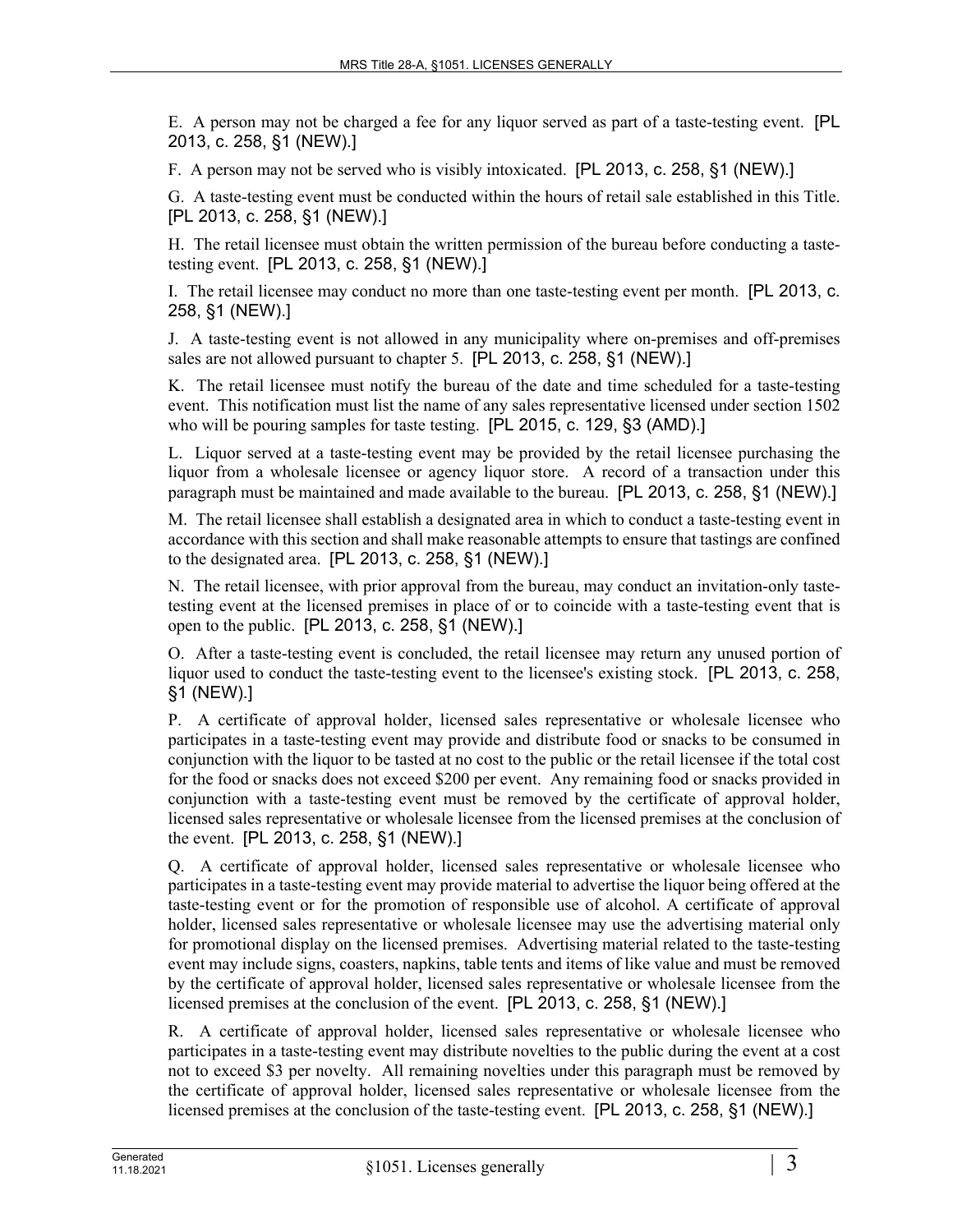The bureau may adopt rules to implement this subsection. Rules adopted pursuant to this subsection are routine technical rules as defined in Title 5, chapter 375, subchapter 2-A. [PL 2019, c. 404, §19 (AMD).]

**9. Use of noncontiguous real estate.** Notwithstanding section 2, subsection 24, the bureau may approve the use of noncontiguous real estate near an establishment licensed under this chapter as part of the premises where the licensee may exercise the license privilege.

A. The bureau shall ensure the following conditions have been met before approving the use of noncontiguous real estate as part of the licensed premises:

(1) The noncontiguous real estate is owned by the municipality in which the establishment is licensed;

(2) The licensee has obtained approval from the municipality to directly or indirectly control the noncontiguous real estate for the exercise of the license privilege; and

(3) The bureau has determined that the noncontiguous real estate is a proper place for the exercise of the license privilege. [PL 2017, c. 337, §2 (NEW).]

B. A licensed establishment authorized to use noncontiguous real estate as part of the licensed premises may not:

(1) Permit any person other than an employee of the licensed establishment to transport liquor between the establishment and the noncontiguous real estate; or

(2) Notwithstanding section 4, subsection 2, sell or serve liquor on the noncontiguous real estate later than one hour after the time food service has ended or 11 p.m., whichever occurs first. [PL 2017, c. 337, §2 (NEW).]

C. The area between the licensed establishment and the noncontiguous real estate may be accessible to the public if it is a public way as defined by Title 29-A, section 101. [PL 2017, c. 337, §2 (NEW).]

D. The bureau shall adopt rules to implement the provisions of this subsection. Rules adopted pursuant to this paragraph are routine technical rules as described in Title 5, chapter 375, subchapter 2-A. [PL 2017, c. 337, §2 (NEW).]

[PL 2017, c. 337, §2 (NEW).]

SECTION HISTORY

PL 1987, c. 45, §A4 (NEW). PL 1997, c. 306, §1 (AMD). PL 1997, c. 501, §3 (AMD). PL 1999, c. 236, §2 (AMD). PL 1999, c. 293, §1 (AMD). PL 1999, c. 421, §6 (AMD). PL 2003, c. 213, §2 (AMD). PL 2003, c. 493, §9 (AMD). PL 2003, c. 493, §14 (AFF). PL 2005, c. 319, §3 (AMD). PL 2005, c. 539, §7 (AMD). PL 2009, c. 438, §2 (AMD). PL 2011, c. 242, §2 (AMD). PL 2013, c. 258, §1 (AMD). PL 2015, c. 129, §3 (AMD). PL 2017, c. 337, §§1, 2 (AMD). PL 2019, c. 281, §9 (AMD). PL 2019, c. 404, §§18, 19 (AMD).

The State of Maine claims a copyright in its codified statutes. If you intend to republish this material, we require that you include the following disclaimer in your publication:

*All copyrights and other rights to statutory text are reserved by the State of Maine. The text included in this publication reflects changes made through the First Special Session of the 130th Maine Legislature and is current through October 31, 2021. The text*  is subject to change without notice. It is a version that has not been officially certified by the Secretary of State. Refer to the Maine *Revised Statutes Annotated and supplements for certified text.*

The Office of the Revisor of Statutes also requests that you send us one copy of any statutory publication you may produce. Our goal is not to restrict publishing activity, but to keep track of who is publishing what, to identify any needless duplication and to preserve the State's copyright rights.